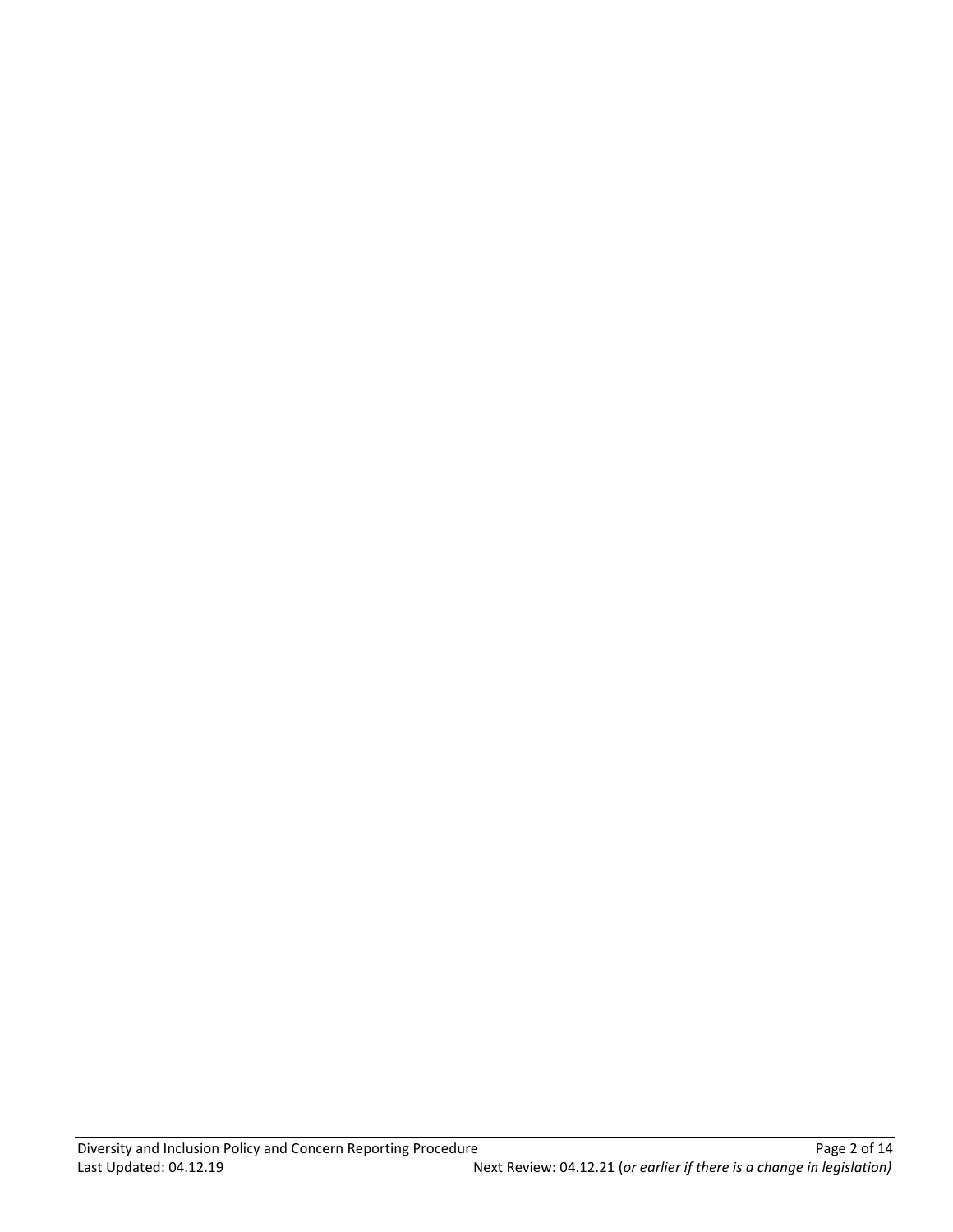# **Concern Reporting Procedure**

Anyone who has concerns that they or someone else is being discriminated against or has been a victim of discriminatory language or behaviour should:

| <b>Respond</b> | Listen carefully to what the person is telling you. Do not interrupt; keep questions to a<br>minimum; do not promise to keep the information secret                                                                                                                                                                                                                                                                                                                          |                                                                                                                                                                                                                                                                                                                                                                                                                                                                                                                                                                                                                                                                |
|----------------|------------------------------------------------------------------------------------------------------------------------------------------------------------------------------------------------------------------------------------------------------------------------------------------------------------------------------------------------------------------------------------------------------------------------------------------------------------------------------|----------------------------------------------------------------------------------------------------------------------------------------------------------------------------------------------------------------------------------------------------------------------------------------------------------------------------------------------------------------------------------------------------------------------------------------------------------------------------------------------------------------------------------------------------------------------------------------------------------------------------------------------------------------|
| <b>Refer</b>   | Is someone in immediate danger?<br><b>YES</b><br>Call the police (999)<br><b>THEN</b>                                                                                                                                                                                                                                                                                                                                                                                        | <b>NO</b><br>Talk to the club's Welfare Officer in confidence<br>Louisa Hill 07818 426651<br>welfareofficer@radyrtennis.co.uk; Talk to the LTA<br>Safeguarding Team * (020 8487 7000) as soon as<br>possible [Mon-Fri, 9am-5pm]. If the Safeguarding<br>Team is unavailable and you want advice before the<br>next working day, call the NSPCC (0808 800 5000) or<br>Parent Line Scotland (0800 028 2233) if your<br>concerns is about a child.<br>If your concern us about an adult ask them for<br>details of your Local Authority Adult Social Care<br>Services.<br>Hate crime can alternatively be reported through<br>True Vision at www.report-it.org.uk |
| <b>Record</b>  | Write an objective account of your concerns immediately using the Reporting a Concern Form<br>found on the safeguarding page. Send it to the Safeguarding Team within 48 hours of the<br>concern/disclosure (safeguarding@Ita.org.uk)<br>Handling a concern/disclosure can be emotionally difficult. If you would like to talk to someone<br>after making a concern/disclosure, contact the LTA Safeguarding Team by phone 020 8487 7000<br>or email safeguarding@Ita.org.uk |                                                                                                                                                                                                                                                                                                                                                                                                                                                                                                                                                                                                                                                                |

Tennis Wales Safeguarding Lead (029 2046 3335) Tennis Scotland Safeguarding Lead (0131 444 4154).

(See appendix C for more details on what to do if a disclosure from a child or adult at risk is made to you)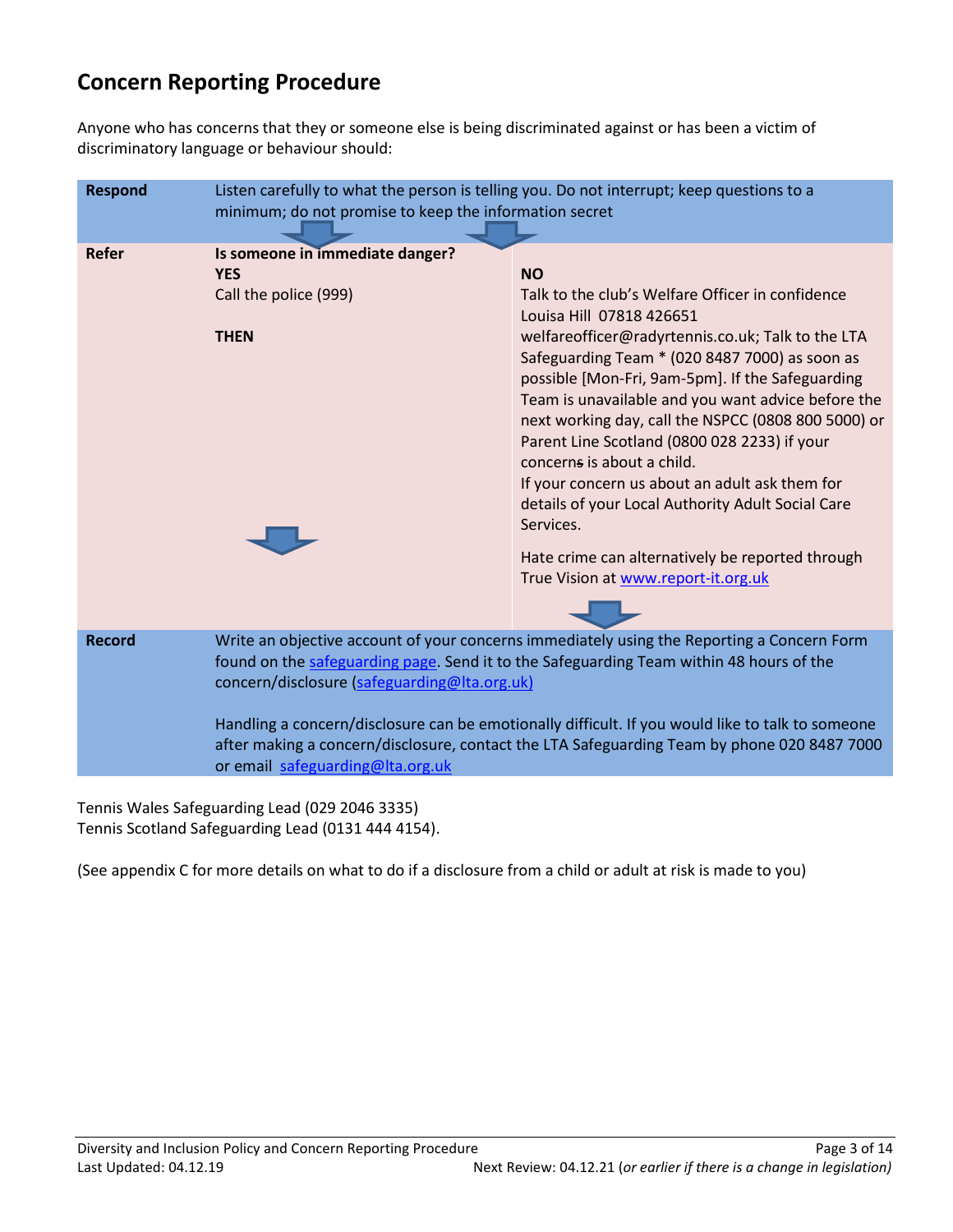# **Diversity and Inclusion in Radyr Lawn Tennis Club**

This Policy sets out our commitment and includes our Safe and Inclusive Standards, Code of Conduct (page 8) and Reporting Procedure (page 2) and it supports our overall aims for diversity and inclusion that are to ensure that:

- Tennis is diverse and inclusive
- Diversity and inclusion are embedded in our club's culture and our behaviours
- We create a culture where inclusive leadership thrives
- We take a proactive approach using positive action to ensure that communities and individuals are valued and able to achieve their full potential.

To achieve these aims we believe that everyone involved in Tennis has a vital role to play in promoting diversity and inclusion and we ask everyone to become Safe and Inclusive Tennis Champions – proactively promoting Safe and Inclusive tennis and taking action against all forms of discrimination.

We are proud to have a Diversity and Inclusion Policy that demonstrates our commitment to making tennis diverse and inclusive. The commitment to Diversity and Inclusion is upheld by all - Lawn Tennis Association (LTA), Tennis Scotland, Tennis Wales and the Tennis Foundation.

These commitments are fully supported by the Radyr Lawn Tennis Club Committee.

Together we can make a positive difference to people from different backgrounds to participate in Tennis at our club.

Thank you.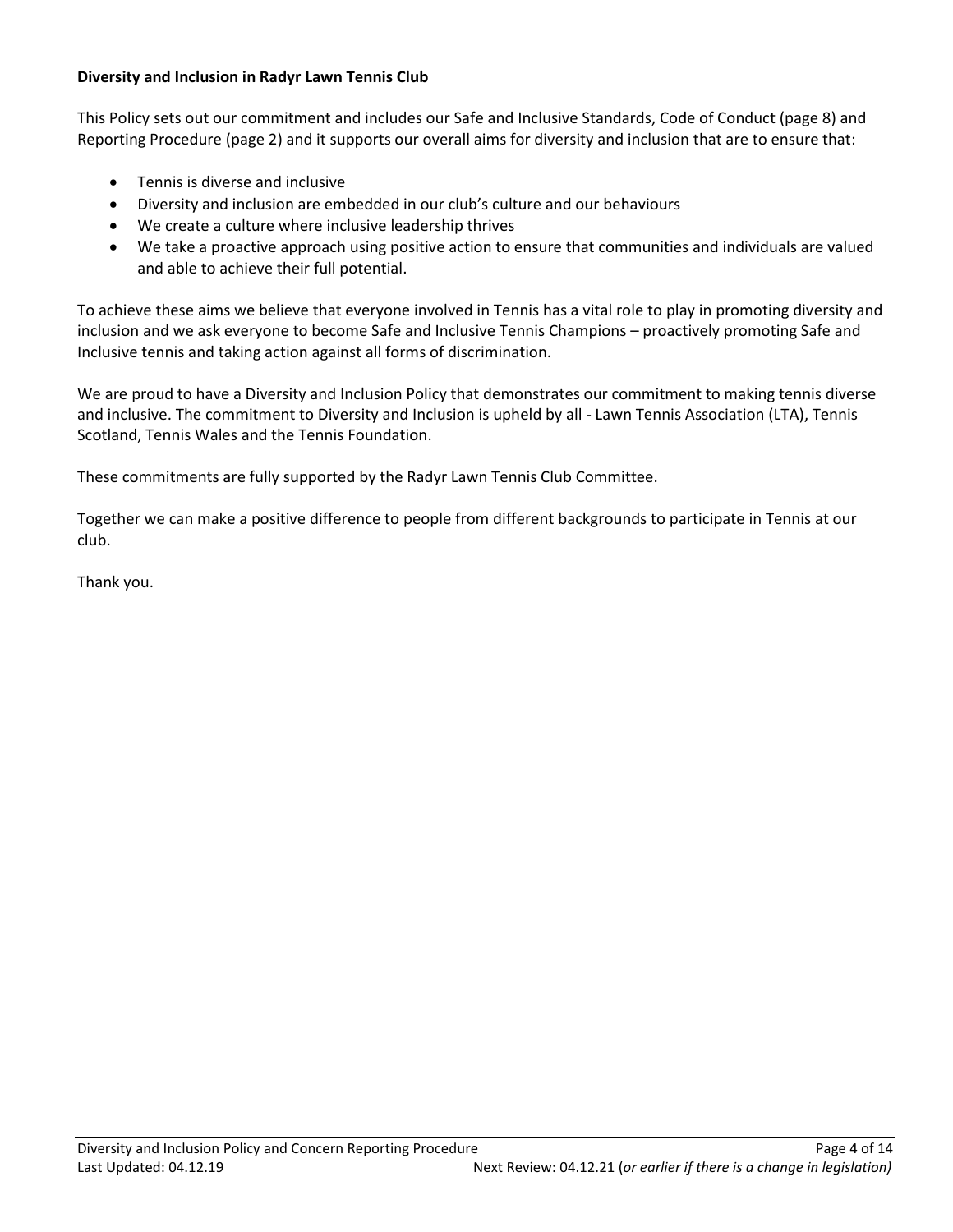## **Diversity and Inclusion Policy**

#### **1. Policy Statement**

This Diversity and Inclusion Policy, Standards, Code of Conduct and Reporting Procedure are applicable to Radyr Lawn Tennis Club and is based on similar policies of:

- The Lawn Tennis Association (LTA)
- Tennis Scotland
- Tennis Wales
- The Tennis Foundation.

As a club we contribute actively to enable more people to play tennis more often, in a manner that it is safe, inclusive, and fair. This applies regardless of a person's age, disability, gender reassignment status, sex, marital or civil partnership status, pregnancy or maternity, race, sex, sexual orientation, religion, race or sexual orientation, socio-economic status or any other background.

We recognise that many concerns and/or disclosures may have both safeguarding and diversity and inclusion elements to them. This policy reflects this through its reporting procedures, which replicate the safeguarding concern reporting procedures.

This Policy strives to minimise risk and support our venue, programmes, events and individuals to deliver and experience a positive tennis experience for everyone. The Reporting Procedures in page 2 outlines how to respond to safeguarding or discrimination concerns/disclosures.

## **2. Use of Terminology**

We have adopted the following definitions to explain our approach to diversity and inclusion in tennis:

**Discrimination** – treating someone in a less favourable way and causing them harm, because of their age, disability, gender reassignment, marriage or civil partnership, pregnancy or maternity, race, religion or belief, sex or sexual orientation

**Diversity** – acknowledging, celebrating and respecting the differences between groups of people and between individuals. We will work to ensure that people can be assured of an environment in which their rights, dignity and individual worth are respected, and in particular that they are able to enjoy their sport without the threat of intimidation, victimisation, harassment or abuse.

**Harassment** – unwanted conduct related to a relevant protected characteristic, which has the purpose or effect of violating an individual's dignity or creating and intimidating, hostile, degrading, humiliating or offensive environment for that individual or creates an intimidating, hostile, degrading, humiliating or offensive environment. The focus is on the perception of the complainant not the intent of the perpetrator. Employees can complain of behaviour they find offensive even if it is not directed at them.

**Inclusion** – ensuring that tennis is equally accessible to any member of the community so they can be fully involved in whatever capacity they choose; and that they are supported to achieve their potential in any capacity e.g. player, employee, volunteer, coach or official. We will work to ensure that people have a genuine and equal opportunity to participate to the full extent of their own ambitions and abilities, that they feel respected and valued and are not singled out, with regard to their age, disability, gender reassignment status, sex, marital or civil partnership status,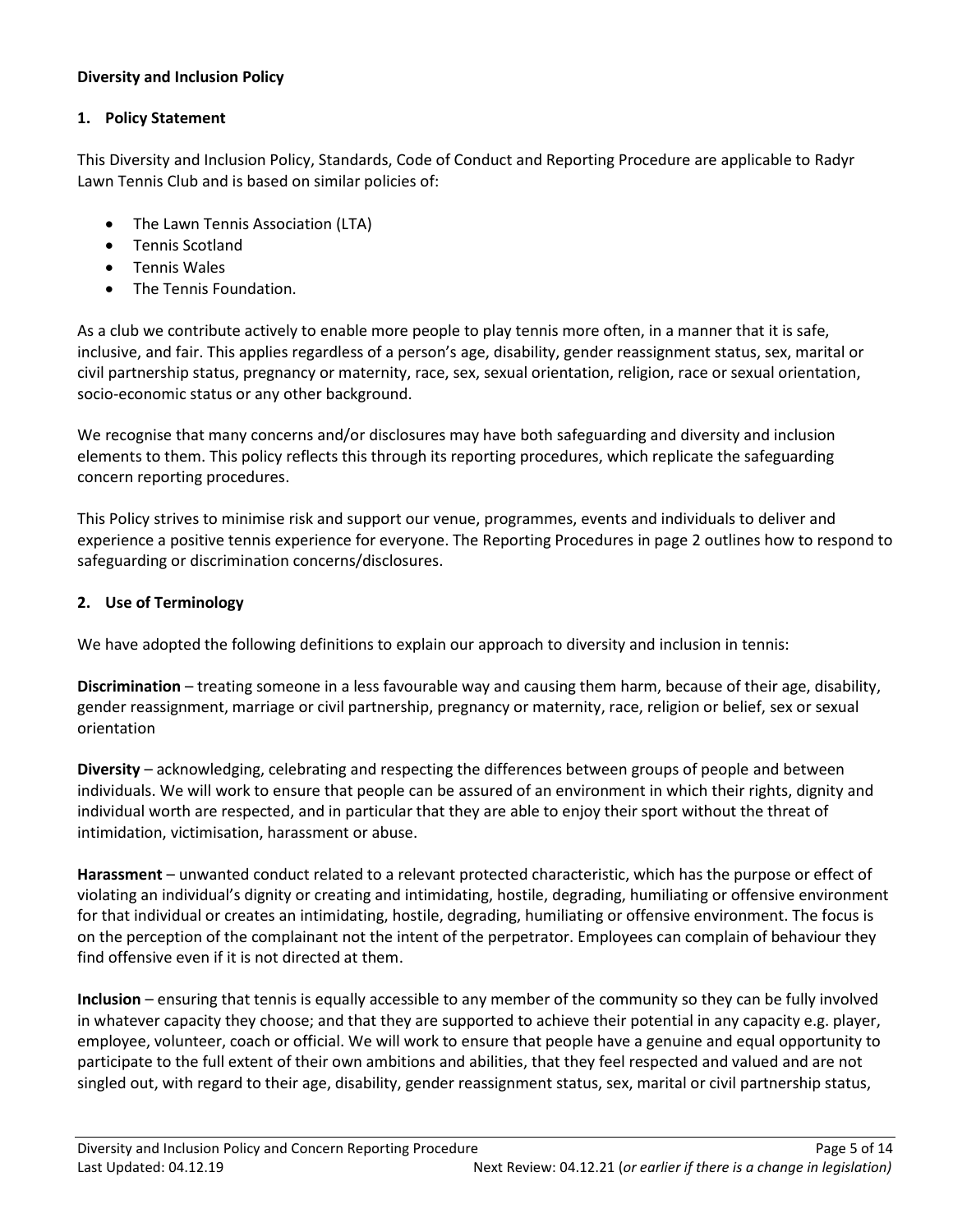pregnancy or maternity, race, sex, sexual orientation, religion, race or sexual orientation, socio-economic status or any other background.

**Positive action** – Radyr Lawn Tennis Club is committed to taking positive steps to counteract the effects of physical or cultural barriers – whether real or perceived – that restrict the opportunity for all sections of the community to participate equally and fully. We will ensure that we institute, support or contribute to appropriate measures or initiatives that enable access to tennis and participation in associated activities by people from any group that is under-represented in tennis or has difficulty accessing it and that they can do so with dignity or without being singled out.

(See Appendix A for full glossary of terms)

# **3. Scope**

Radyr Lawn Tennis Club has direct safe and inclusive responsibility for:

- Staff, consultants, coaches and officials they employ;
- Volunteers, including board members and councillors they recruit;
- Venues they own;
- Events and programmes they run; and
- Ensuring all accreditation requirements are met by accredited coaches, officials and venues.

We recommend and support the development of good diversity and inclusion practice to:

- Accredited coaches, officials and venues;
- Players, parents and carers;
- Volunteers recruited by other organisations;
- Venues hired by or on our behalf
- Club Events.

This Policy is in line with national legislation (see appendix B for details of the relevant legislation) and applicable to our club, specifically to every person and place that we have direct safe and inclusive responsibility for.

## **4. Responsibility for implementation of the Diversity and Inclusion Policy**

# **Diversity and inclusion is everyone's responsibility: not responding to discriminatory or unacceptable language and behaviour is not an option.**

- The club's Committee and Chair have overall accountability for this Policy and Reporting Procedure, for being the strategic lead on diversity and inclusion and for ensuring compliance with the relevant legislation (see Appendix for details).
- The club's chair Andrew Quick and Welfare Officer Louisa Hill have overall responsibility for implementation of the policy.
- The Chair and Welfare Officer of the club are responsible for updating this Policy and Reporting Procedure in line with legislative and organisational developments; and develop a strategic and proactive approach to diversity and inclusion and respond to discrimination concerns.
- The Radyr Lawn Tennis Club's Welfare Officer Louisa Hill is responsible for supporting the club to identify where diversity and inclusion support is required; to implement safe and inclusive procedures; promote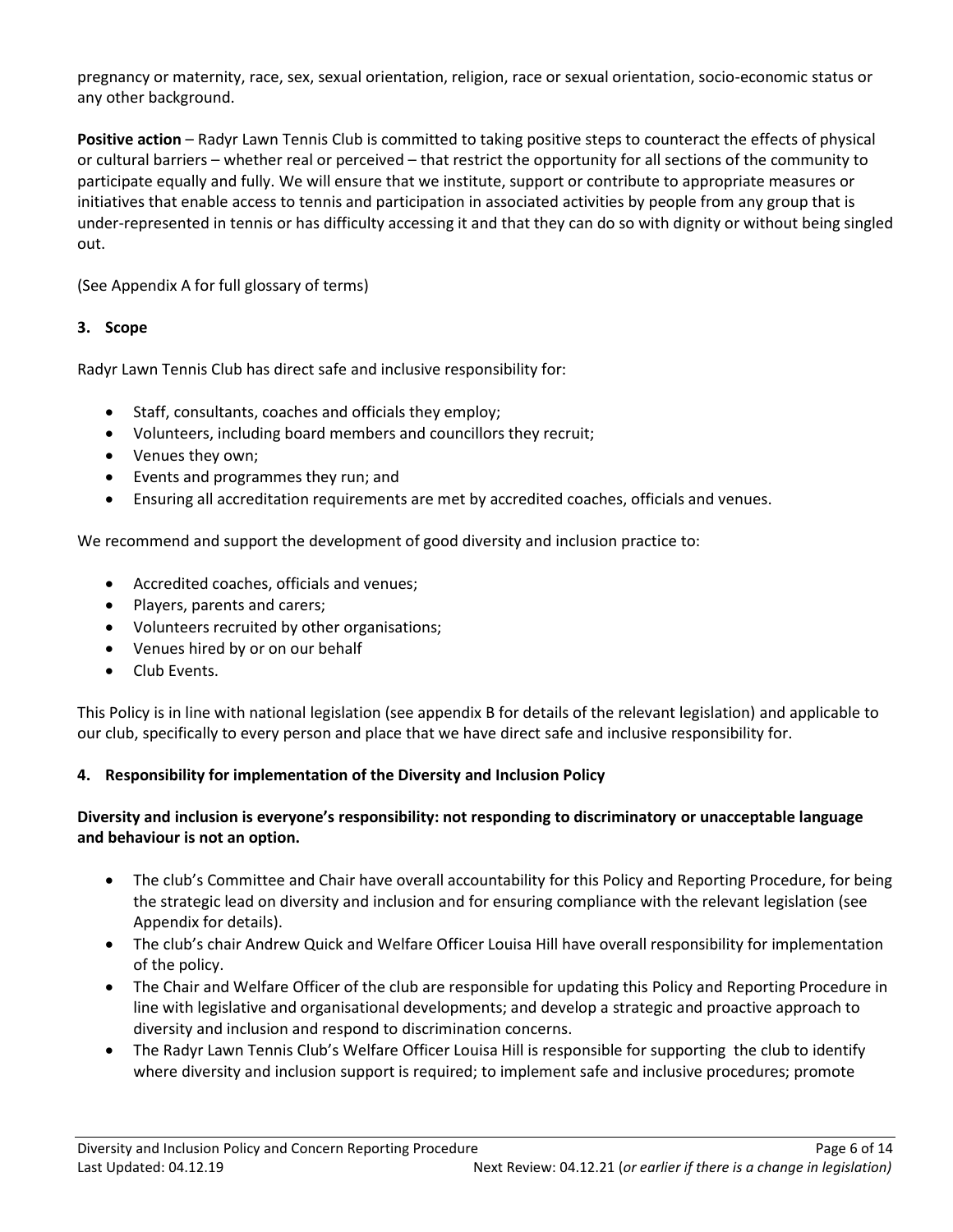diversity and inclusion principles, including the Safeguarding and Reporting Procedure, to all the venues they manage, programmes, events and individuals including players, parents and carers.

- All staff, consultants, coaches, officials and volunteers involved in tennis are responsible for raising diversity and inclusion concerns with the club's Welfare Officer to start with; then the Safe and Inclusive Tennis team if applicable, as outlined in the Reporting Procedure.
- Players, parents and guardians are responsible for upholding the Code of Conduct and Reporting Procedure.
- The Radyr Lawn Tennis Club is committed to:
	- o formally adopt this policy,
	- $\circ$  take steps to ensure that our committee, members, participants and volunteers behave in accordance with the policy, including where appropriate taking disciplinary action under our constitution;
	- $\circ$  ensure that access to membership as well as access to participation is open and inclusive;
	- $\circ$  publish accurate information about the location and accessibility of our facilities; and
	- $\circ$  support measures and initiatives that British Tennis may institute or take part in to advance the aims of this policy as part of our commitment to our LTA membership.

Where there is a diversity and inclusion concern/disclosure:

 The individual who is told about, hears, or is made aware of the concern/disclosure is responsible for following the [Concern Reporting Procedure](#page-0-0) above

## **5. Breaches of the Diversity and Inclusion Policy, Standards, Code of Conduct and Reporting Procedure**

Where there are concerns that diversity and inclusion good practice has not been followed, all staff are encouraged to follow the club's whistleblowing policy; consultants, coaches, officials, volunteers and players are encouraged to:

1. Complain directly to the person or organisation and seek resolution. In the first instance, this can often resolve many disputes or concerns.

2. If required, you can contact the LTA Safeguarding Team: safeguarding@lta.org.uk - they can assist in liaising with the club and investigating the matter. Alternatively, the NSPCC Whistleblowing advice line: 0800 028 0285; help@nspcc.org.uk can be contacted.

3. Seek further advice from the Equality Advisory Support Service a call on 0808 800 0082. For further information their website is: http://www.equalityadvisoryservice.com/app/ask

If someone comes to you with a concern around discrimination, listen to their complaint, reassure them and advise them of the routes listed above (1-3).

Breaches of this Policy and/or failure to comply with the outlined responsibilities may result in the following by the LTA, Tennis Scotland, Tennis Wales and/or the Tennis Foundation:

Venues – Potential removal of LTA accreditation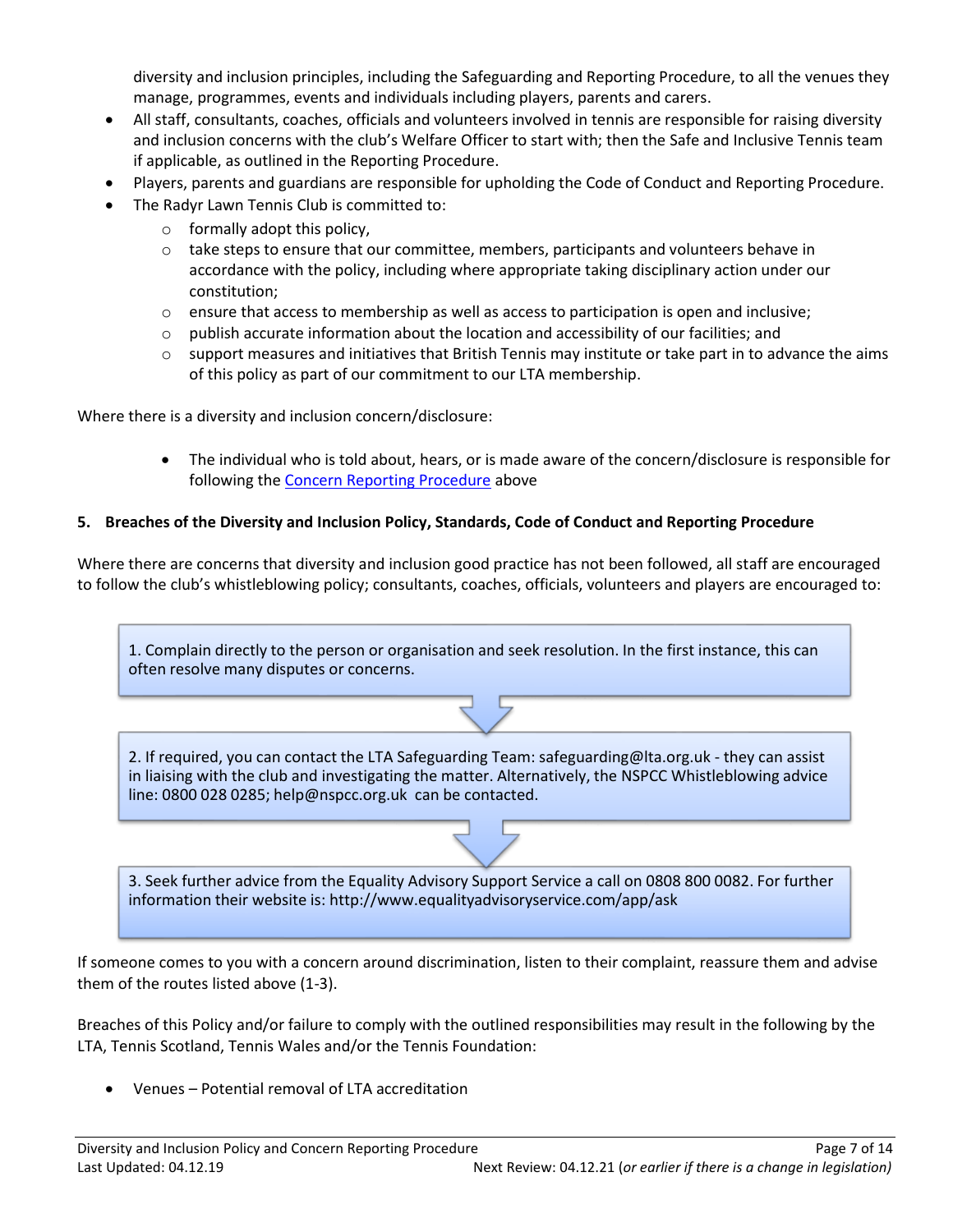- Staff disciplinary action leading to possible dismissal and legal action.
- Contracted consultants, officials and coaches termination of current and future roles within all four organisations and possible legal action.
- Recruited volunteers, including councillors and board members termination of current and future roles within all four organisations and possible legal action.

Actions taken by staff, consultants, volunteers, officials, coaches, venues, clubs and/or events outside of the LTA, Tennis Scotland, Tennis Wales and/or the Tennis Foundation that are seen to contradict this Policy may be considered a violation of this Policy.

Where an appeal is lodged in response to a safeguarding decision made by the LTA Safeguarding Team and Safeguarding and Protection Committee and/or Licensing and Registration Committee, an independent appeal body such as Sport Resolutions may be used. Their decision is final.

# **6. Related policies and guidance**

- Safeguarding Policy **Disciplinary Policy Disciplinary Policy**
- 
- 
- 
- 
- 
- Grievance Policy **Access 1998** Larassment Policy
- Bullying Policy **Complaints Policy Complaints Policy Complaints Policy**
- Transgender Policy **Whistle-blowing Policy Whistle-blowing Policy**
- Data Protection Policy **And others as may be identified from time to**  $\bullet$  And others as may be identified from time to time.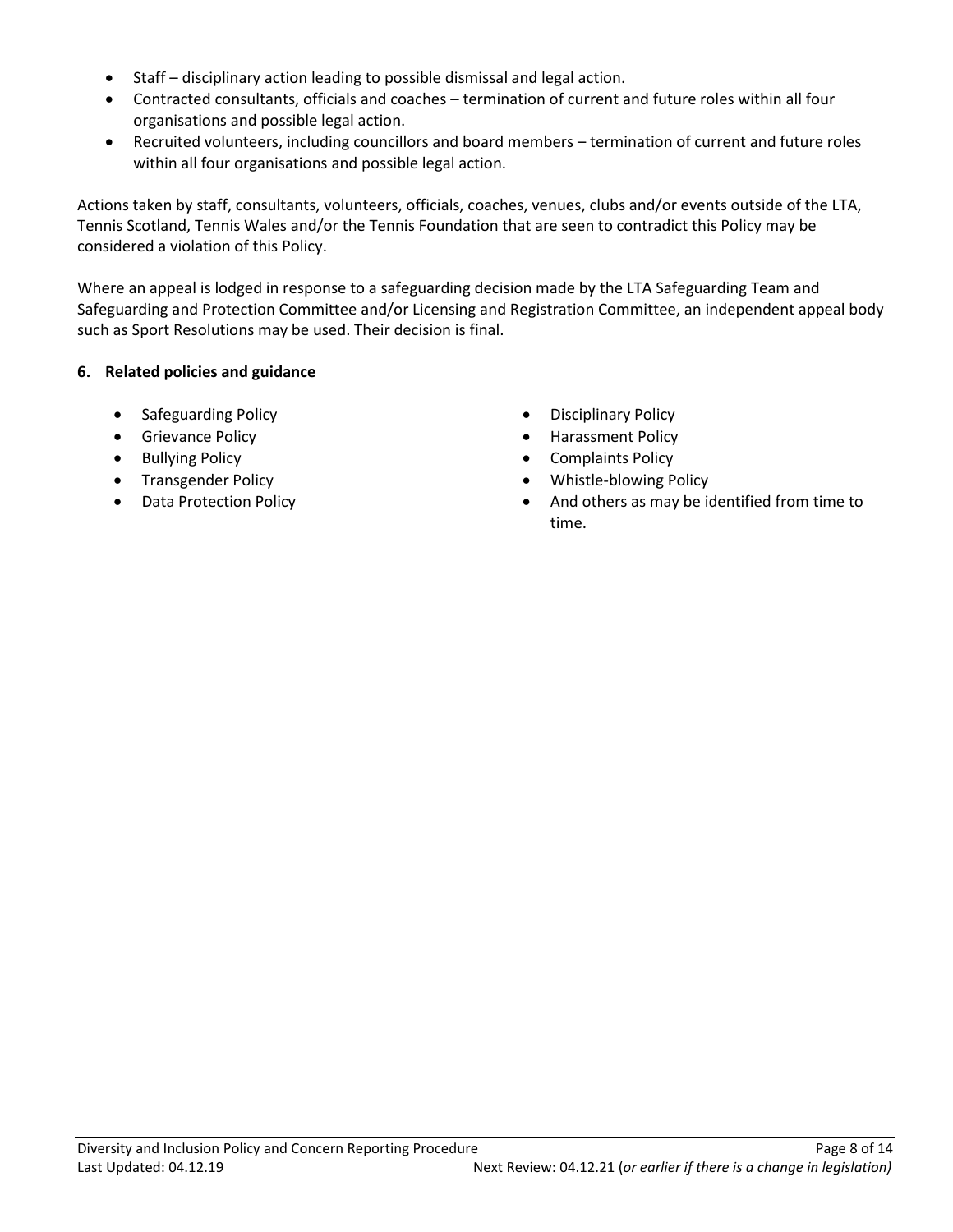# **Codes of Conduct**

#### **All members of staff and volunteers agree to:**

- Prioritise the well-being of all children and adults at risk at all times
- Treat all children and adults at risk fairly and with respect
- Be a positive role model. Act with integrity, even when no one is looking
- Help to create a safe and inclusive environment both on and off court
- Not allow any rough or dangerous behaviour, bullying or the use of bad or inappropriate language
- Report all allegations of abuse or poor practice to the club Welfare Officer
- Not use any sanctions that humiliate or harm a child or adult at risk
- Value and celebrate diversity and make all reasonable efforts to meet individual needs
- Keep clear boundaries between professional and personal life, including on social media
- Have the relevant consent from parents/carers, children and adults before taking or using photos and videos
- Refrain from making physical contact with children or adults unless it is necessary as part of an emergency or congratulatory (e.g. handshake / high five)
- Refrain from smoking and consuming alcohol during club activities or coaching sessions
- Ensure roles and responsibilities are clearly outlined and everyone has the required information and training
- Avoid being alone with a child or adult at risk unless there are exceptional circumstances
- Refrain from transporting children or adults at risk, unless this is required as part of a club activity (e.g. away match) and there is another adult in the vehicle
- Not abuse, neglect, harm or discriminate against anyone; or act in a way that may be interpreted as such
- Not have a relationship with anyone under 18 for whom they are coaching or responsible for
- Not to have a relationship with anyone over 18 whilst continuing to coach or be responsible for them

## **All children agree to:**

- Be friendly, supportive and welcoming to other children and adults
- Play fairly and honestly
- Respect club staff, volunteers and Officials and accept their decisions
- Behave, respect and listen to your coach
- Take care of your equipment and club property
- Respect the rights, dignity and worth of all participants regardless of age, gender, ability, race, culture, religion or sexual identity
- Not use bad, inappropriate or racist language, including on social media
- Not bully, intimidate or harass anyone, including on social media
- Not smoke, drink alcohol or drugs of any kind on club premises or whilst representing the club at competitions or events
- Talk to the club Welfare Officer about any concerns or worries they have about themselves or others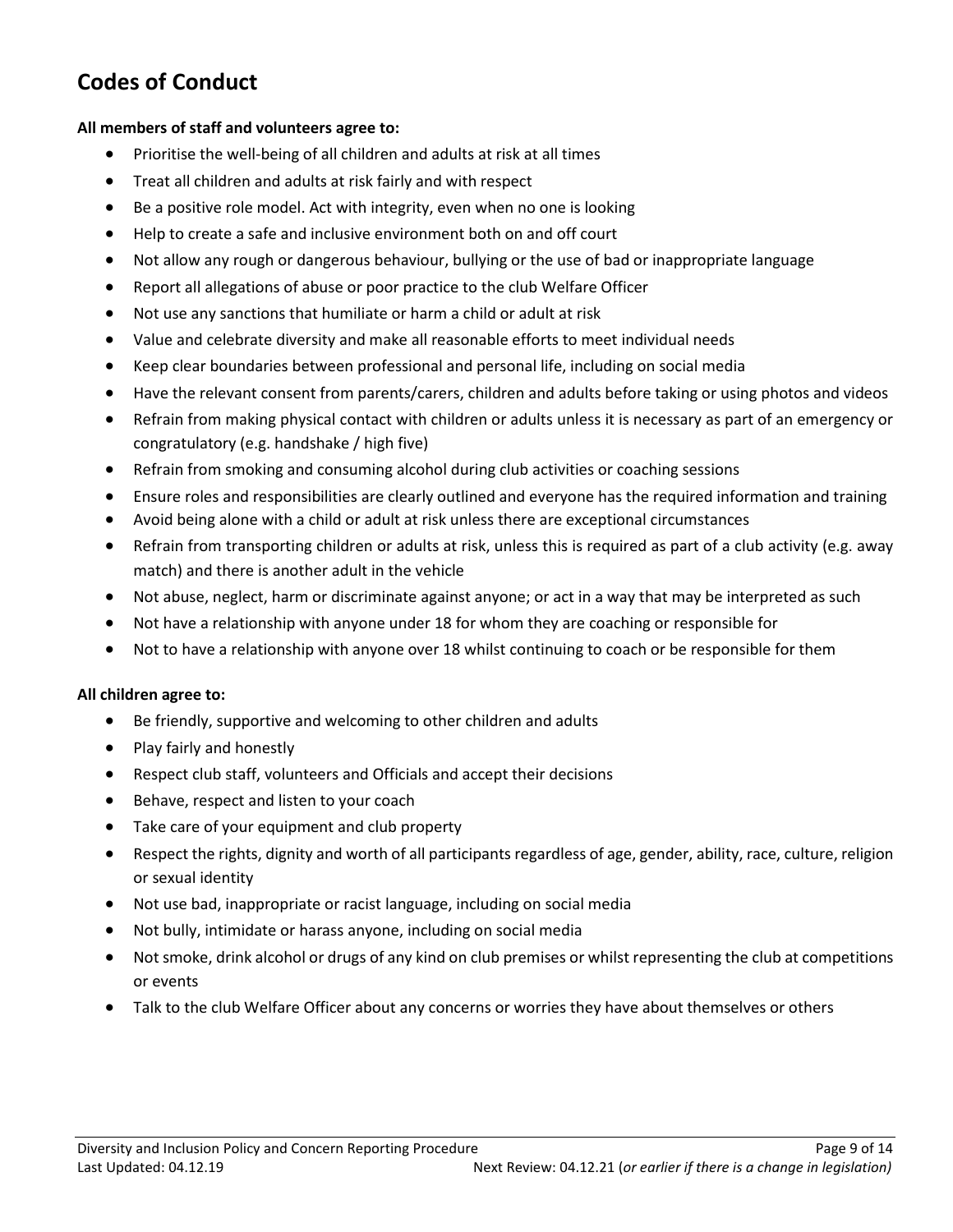#### **All adults agree to:**

- Positively reinforce your child and show an interest in their tennis
- Use appropriate language at all times
- Be realistic and supportive
- Never ridicule or admonish a child for making a mistake or losing a match
- Treat all children, adults, volunteers, coaches, officials and members of staff with respect
- Behave responsibly at the venue; do not embarrass your child
- Accept the official's decisions and do not go on court or interfere with matches
- Encourage your child to play by the rules, and teach them that they can only do their best
- Deliver and collect your child punctually from the venue
- Ensure your child has appropriate clothing for the weather conditions
- Ensure that your child understands their code of conduct
- Adhere to your venue's safeguarding policy, diversity and inclusion policy, rules and regulations
- Provide emergency contact details and any relevant information about your child including medical history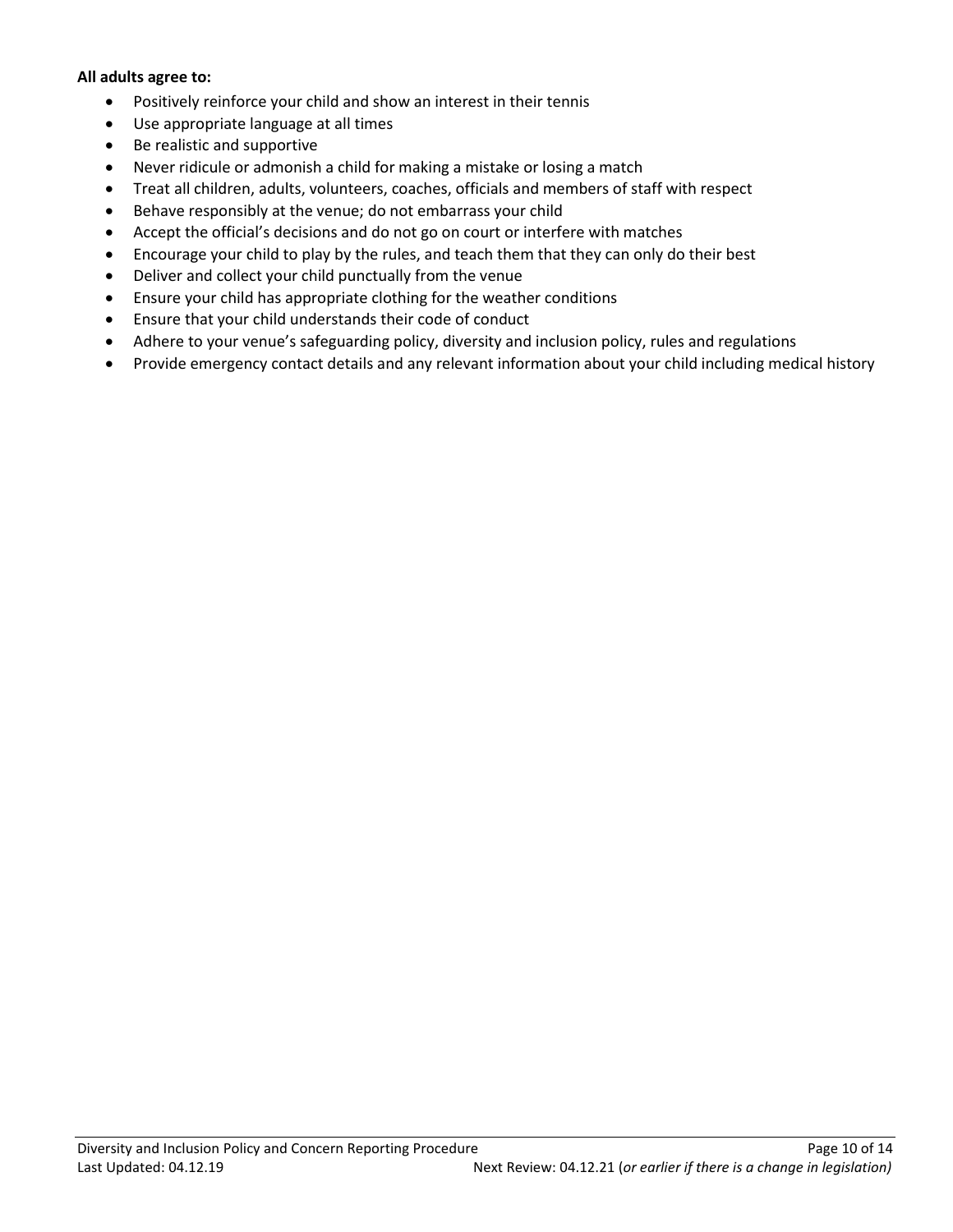# **Appendix A:**

# **Glossary of terms**

**Age:** This refers to a person belonging to a particular age group, which can mean people of the same age (e.g. 32 year old's) or range of ages (e.g. 18 - 30-year old's, or people over 50).

**Bisexual or Bi:** – refers to a person who has an emotional and/or sexual orientation towards more than one gender.

**Bullying:** can involve any form of physical, emotional, sexual or discriminatory abuse. It can also include cyberbullying – using social media or mobile phones to perpetrate bullying.

**Direct discrimination:** treating someone less favourably than another person because of a protected characteristic.

**Disability:** A person having a physical or mental impairment that has a substantial and long-term adverse effect on that person's ability to carry out normal day-to-day activities.

**Discrimination:** treating someone in a less favourable way and causing them harm, because of their age, disability, gender reassignment, marriage or civil partnership, pregnancy or maternity, race, religion or belief, sex or sexual orientation.

**Discrimination by association:** discrimination against someone because they are associated with another person who possesses a protected characteristic.

**Discrimination by perception:** discrimination against someone because of the belief that someone possesses a protected characteristic.

**Diversity:** acknowledging and celebrating the differences between groups of people and between individuals**.**

**Equality**: treating everyone with fairness and respect and recognising and responding to the needs of individuals. Taking positive actions to address existing disadvantages and barriers affecting how people engage with and participate in tennis.

**Ethnicity**: the social group a person belongs to, and either identifies with or is identified with by others, as a result of a mix of cultural and other factors including language, diet, religion, ancestry and physical features traditionally associated with race. Ethnicity is essentially self-defined and may change over time.

**Gay**: refers to a man who has an emotional, romantic and/or sexual orientation towards men. Also, a generic term for lesbian and gay sexuality - some women define themselves as gay rather than lesbian.

**Gender identity: t**his is an individual's internal self-perception of their own gender. A person may identify as a man, as a woman, as neither man or woman (non-binary) or as androgyne/polygender.

**Gender reassignment**: The process of changing or transitioning from one gender to another.

**Harassment:** unwanted conduct related to a relevant protected characteristic, which has the purpose or effect of violating an individual's dignity or creating and intimidating, hostile, degrading, humiliating or offensive environment for that individual or creates an intimidating, hostile, degrading, humiliating or offensive environment. The focus is on the perception of the complainant not the intent of the perpetrator. Employees can complain of behaviour they find offensive even if it is not directed at them.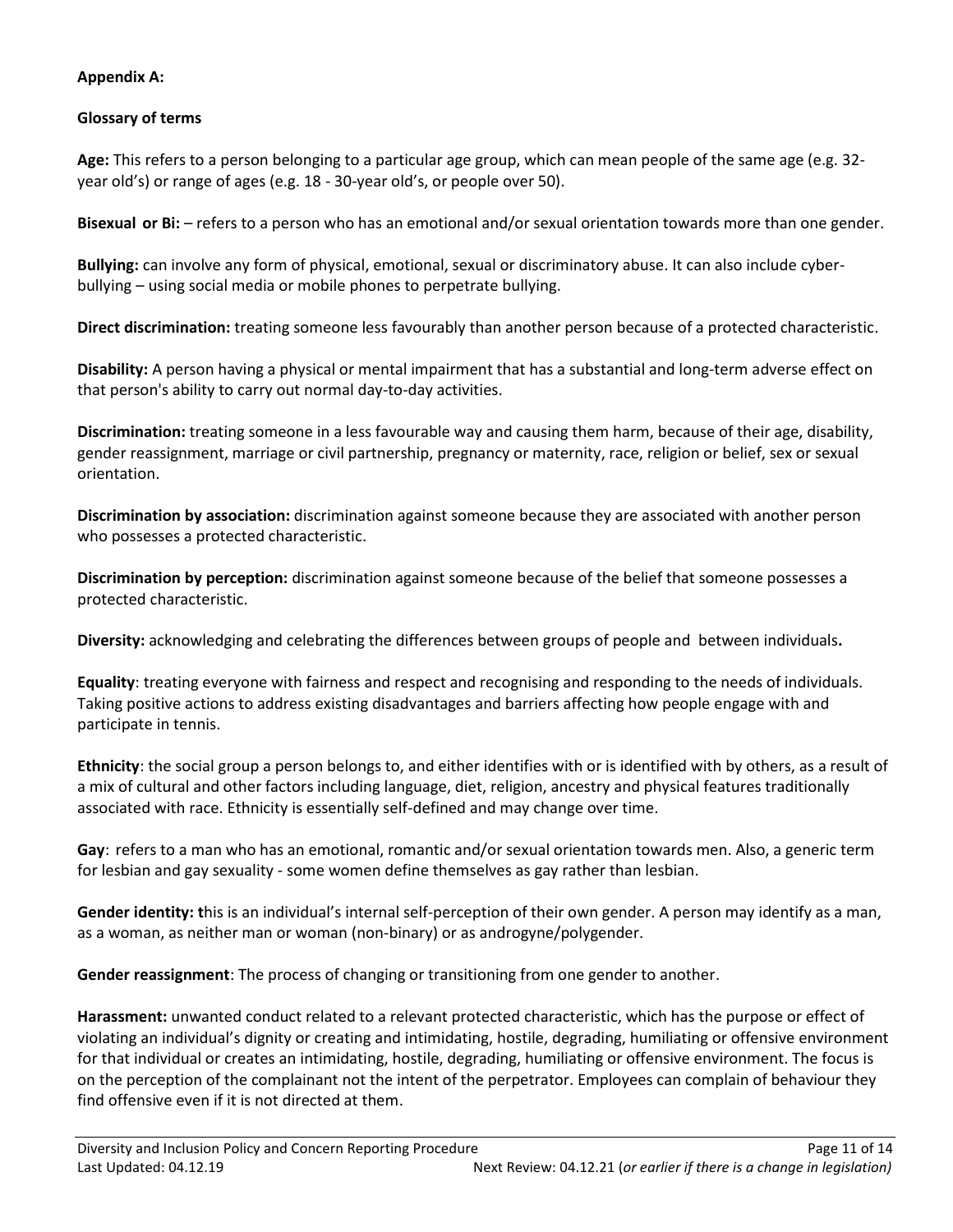**Hate crime:** crime that is targeted at a person because of hostility or prejudice towards that person's disability, race or ethnicity, religion or belief, sexual orientation or transgender identity. This can be committed against a person or property.

**Homophobia**: the fear, unreasonable anger, intolerance or/and hatred toward homosexuality, lesbian gay and bisexual people whether that person is homosexual or not.

**Inclusive leadership** – leaders who are aware of their own biases and preferences, actively seek out and consider different views and perspectives to inform better decision-making. They see diverse talent as a source of competitive advantage and inspire diverse people to drive organisational and individual performance towards a shared vision.

**An Inclusive Leader** – is a role model exemplar of inclusive behaviour; listens to and seeks out the views of diverse people and takes account of these views, without bias, in the decisions they make; appreciates that a diverse group of people will generate more creative solutions to problems and encourages this; inspires people through a shared vision of future success and motivates them to deliver it; leverages difference for high performance and provides responsive excellence to customers', clients' and service users' needs; provides positive feedback to boost people's self-efficacy; puts effort into helping diverse people identify their talents and develop them for performance now and future advancement; communicates authentically and honestly in a way that inspires trust, loyalty and wellbeing.

**Inclusion:** recognising that people from different backgrounds may have difference needs and expectations and may experience barriers in trying to access tennis. An inclusive venue is one that takes steps to attract and engage with people from many different backgrounds and meet their needs so that everyone has a positive experience and has the opportunity to achieve their potential.

**Indirect discrimination:** a practice, policy or rule which applies to everyone in the same way, but that has a worse effect on some people than others.

**LGBTQ:** an acronym for Lesbian, Gay, Bisexual, Trans and Questioning.

**Lesbian**: a woman who has an emotional romantic and /or sexual orientation towards women.

**Monitoring equality**: refers to data collection and analysis to check if people with protected characteristics are participating and being treated equally. For example: monitoring of the number of people with a disability who play tennis at our venue.

**Non-binary** – an umbrella term for a person who does not identify as only male or only female, or who may identify as both.

**Positive action:** a range of lawful actions that seek to overcome or minimise disadvantages (for example in employment opportunities) that people who share a protected characteristic have experienced, or to meet their different needs.

**Pregnancy and maternity**: pregnancy is the condition of being pregnant or expecting a baby. Maternity refers to the period after the birth, and is linked to maternity leave in the employment context. In the non-work context, protection against maternity discrimination is for 26 weeks after giving birth, and this includes treating a woman unfavourably because she is breastfeeding.

**Questioning**: it refers to the process of exploring your own sexual orientation and/or gender identity.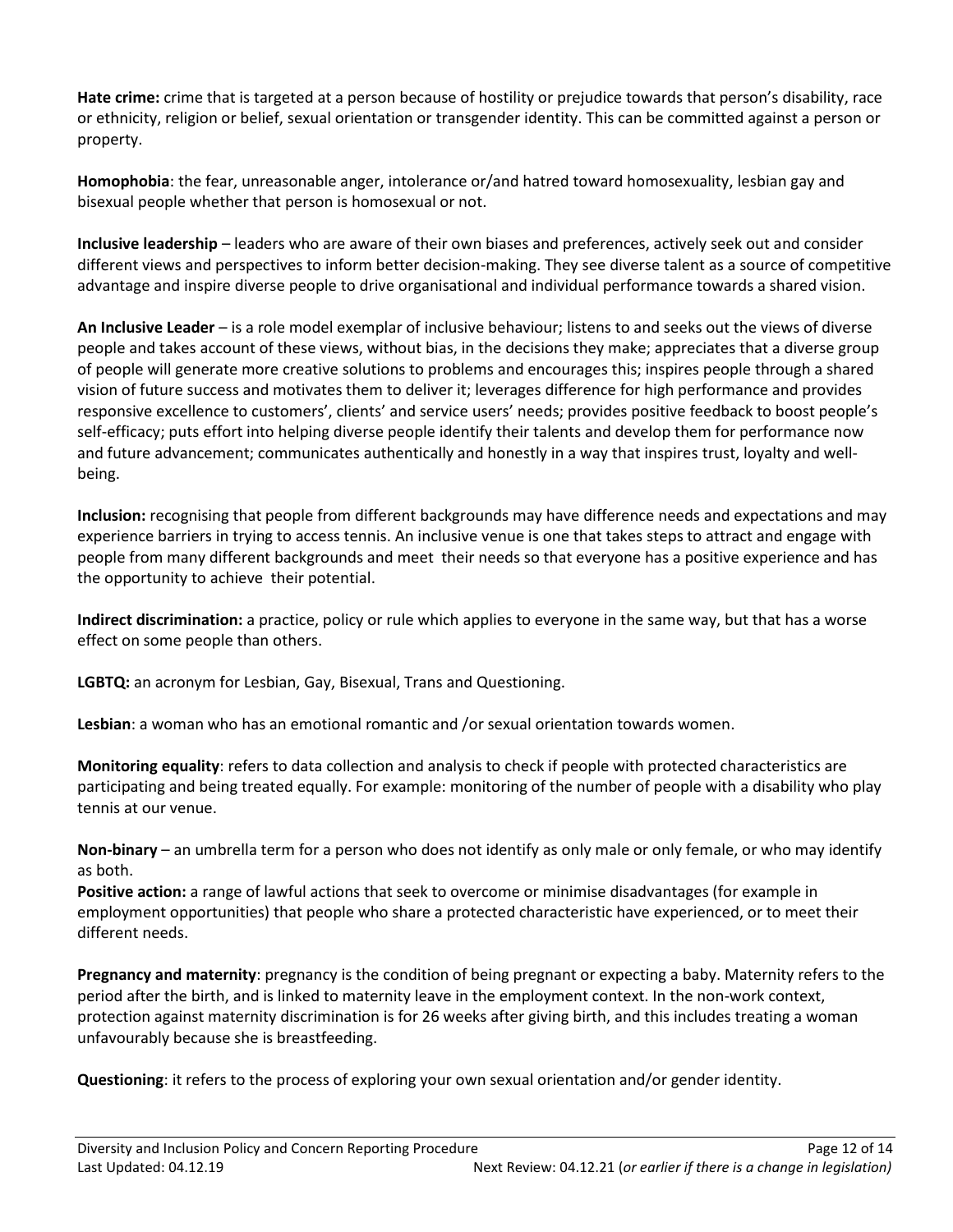**Race:** refers to the protected characteristic of race. It refers to a group of people defined by their race, colour, and nationality (including citizenship) ethnic or national origins.

**Radicalisation, extremism and terrorist behavior**: Radicalisation is the process by which a person comes to support terrorism and/or forms of extremism. Extremism is vocal or active opposition to fundamental British values, including democracy, the rule of law, individual liberty and mutual respect and tolerance of different faiths and beliefs. There is no single way to identify an individual who is likely to be susceptible to extremist ideology. The internet and the use of social media can be a major factor in the radicalisation of people.

**Reasonable adjustment**: What is considered reasonable will depend on all the circumstances of the case including the size of an organisation and its resources, what is practicable, the effectiveness of what is being proposed and the likely disruption that would be caused by taking the measure in question as well as the availability of financial assistance

**Religion or belief:** religion has the meaning usually given to it but belief includes religious and philosophical beliefs including lack of belief (e.g. atheism). Generally, a belief should affect your life choices or the way you live for it to be included in the definition.

**Sex:** refers to the biological makeup such as primary and secondary sexual characteristics, genes, and hormones. The legal sex is usually assigned at birth and has traditionally been understood as consisting of two mutually exclusive groups, namely men and women.

**Sexual orientation:** a person's emotional, romantic and/or sexual attraction to another person.

**Trans:** an umbrella term to describe people whose gender is not the same as, or does not sit comfortably with, the sex they were assigned at birth. Trans people may describe themselves using one or more of a wide variety of terms, including (but not limited to) transgender, cross dresser, non-binary, genderqueer (GQ).

**Transphobia**: the fear, unreasonable anger, dislike, intolerance or/and hatred toward trans people, whether that person has undergone gender reassignment or is perceived to have done that.

**Transsexual Person:** someone who has started the process of changing their gender identity is undergoing or has undergone gender reassignment.

**Unconscious bias or implicit bias:** this refers to a bias that we are unaware of, and which happens outside of our control. It is a bias that happens automatically and is triggered by our brain making quick judgments and assessments of people and situations, influenced by our background, cultural environment and personal experiences.

**Victimisation:** when someone is treated badly because they have made or supported a complaint or grievance.